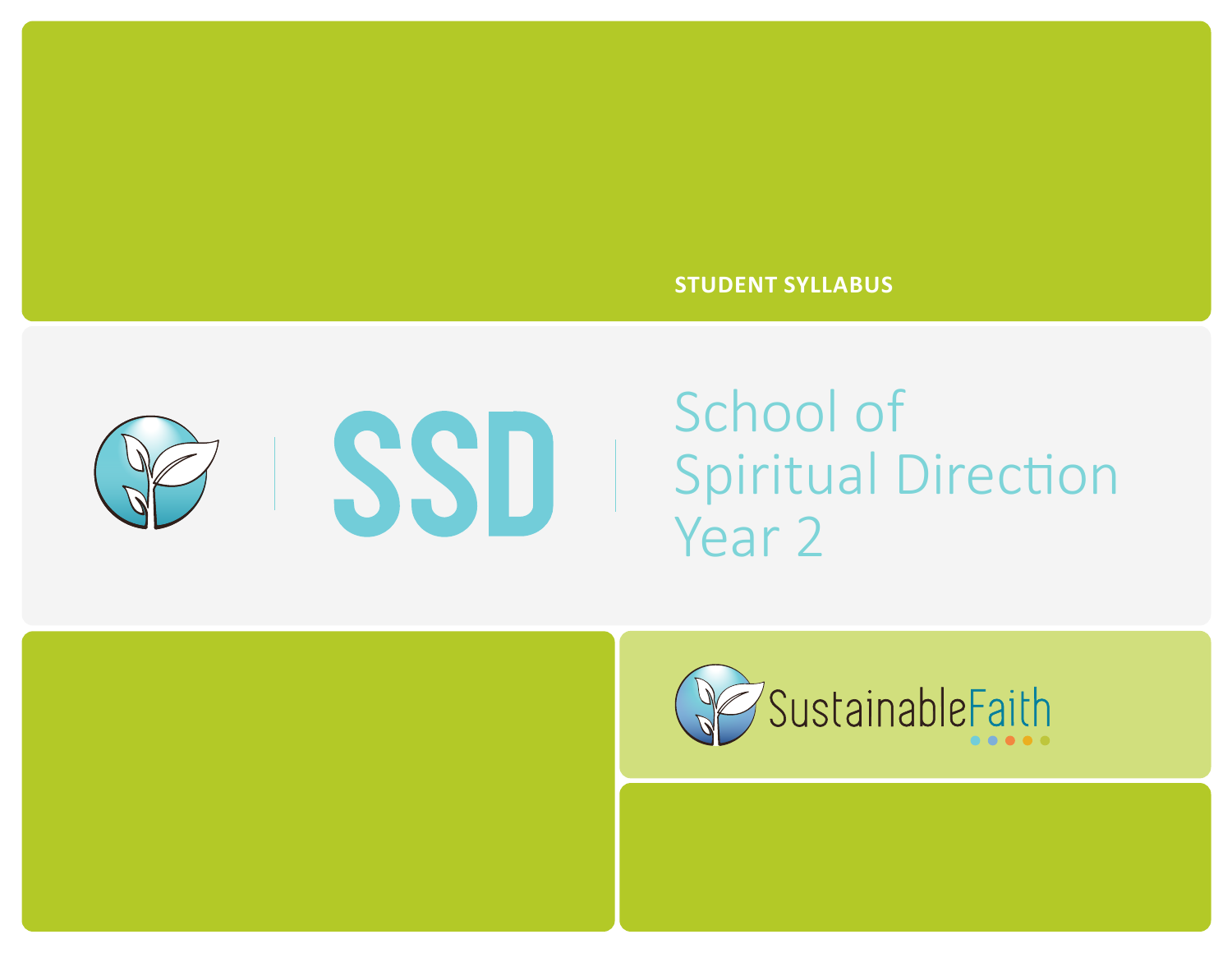# Preface

## Our Curriculum

In our Year 2 curriculum we wanted to keep five things squarely in focus: simplicity, greater depth with the themes and topics of Year 1, your spiritual formation, theological grounding and, not least, your skill development. The last three in this set of goals often overlap and feed into each other. In fact, exercising patience and holding silence are more accurately seen as fruits of spiritual formation, i.e., growth in humility and the experience of God's patience. We also know that our theological grounding brims over the borders of our brains. For instance, a trinitarian starting point (image of God) and biblically rooted view of humans (image of man) — something more ancient and orthodox than what we're typically given! — have real consequences for the way we actually experience both the God we seek to know and love as well as the directee who sits in front of us. Theological grounding is meant to impact us at the formational level and aid in skill development. So although we talk about spiritual formation, theological grounding and skill development as tidy categories, that's simply for convenience. In real life, the distinctions are messier.

## Simple

What's simple is memorable and transferable. Simplicity enhances focus. Good directors pose one simple question to their directees rather than two (or more!) as a way of winnowing attention. Likewise, we'd rather you hold fewer things but hold those few things well. In short, we want this Year 2 curriculum to have a kind of hospitality. We want it to be easy to read, easy to understand, easy to execute. Consequently, each module has:

- A theological focus
- A formational focus
- A skill developmental focus
- 1 book (module 3 excepted)
- 1 chapter per module of Pickering's Spiritual Direction: A Practical Introduction
- Group supervision

## Deepening

In the Year 1 curriculum, stories served as the centerpiece of Modules 1-2. We used them as a training ground to ask good questions, make observations, notice interior movements, and have conversations around the nature of spiritual direction. In Module 3, we encountered the Enneagram as a tool for gaining self-awareness. In Module 4, we covered discernment, using Ignatian spirituality and group spiritual direction as a way of delving into the topic. And in Module 5, we looked at stages of faith, using "Critical Journey" language.

Except for transposing the modules on self-awareness and discernment (which are certainly related), Year 2 follows the same outline. Stories figure prominently in Modules 1-2, but we push deeper into ways of listening. Module 3 goes further with discernment, strongly accenting desire and Ignatian spirituality. Module 4 continues with self-awareness by coming back to the Enneagram, broadening the latter by considering Instinctual Variants, Harmony Triads, and its use with directees. Module 5 again picks up the topic of faith development, filling out our understanding of "the critical journey" by looking in greater detail at how we accompany directees through stages 3-5 and "the Wall" (where most of our spiritual direction occurs). So all in all, Year 2 feels like circling back to familiar places, yet this time going much deeper.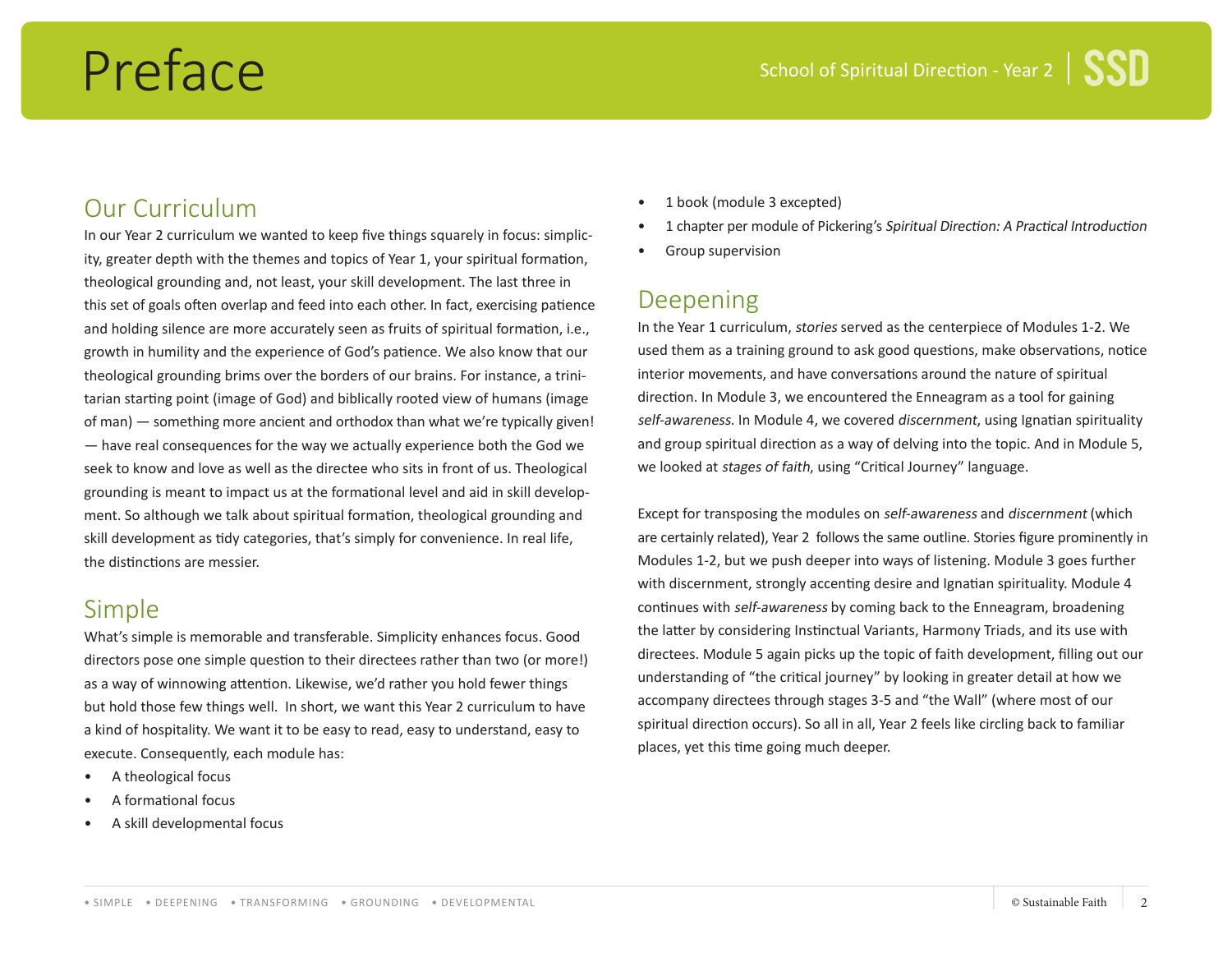# Preface

## **Transforming**

Our curriculum is intended to form us as children of God, followers of Jesus and those who "temple" the Spirit. Content matters, of course, and we've always wanted "good stuff" to put into our brains. But more so we want to engage the whole person, including heart and body. The very experience of God (knowing God / being known by God) is appropriately at the forefront. Consequently, Year 2 is full of transformative exercises and practices that engage you holistically. Among these is the 18th Annotation of the Ignatian Exercises, the crown jewel of our formational practices in Year 2. (This is a 12-13 week version.)

We will make exceptions on a case by case basis for you to do the 19th Annotation (about 9 months) provided: 1) you have adequate time and energy; and 2) you meet weekly with a spiritual director who is specifically trained in accompanying others through the Ignatian Exercises. (We ourselves have a number of capable directors who have been trained to do exactly that.)

## Grounding

The Year 2 curriculum deepens our theology of spiritual direction. Without a healthy theological grounding or spiritual philosophy, our direction is untethered from distinctives of the Christian faith. Without this grounding our direction devolves into a fruitless introspection whose goal is mostly self-improvement and the alleviation of pain  $-$  which is a far cry from the greatest distinctive of our faith: the bedrock confession of the resurrected Jesus as Lord (Kyrios) and the life-altering implications of that embrace … which may certainly not alleviate our pain or even look like self-improvement, though it will always be an increase in love.

So we need help to consider (in the light of Scripture and the church's historic reflection) questions like: What's the Kingdom of God and how does it come to us?

What's spiritual formation and how does it relate to the Kingdom of God? Where does spiritual direction fit in the context of spiritual formation? What's our controlling, operant image of God? Of Jesus? Of the Holy Spirit? What's our view of humans and human nature? How do Scripture, conscience and community play into discernment? What are the means and tools of spiritual transformation? And to what end?

Consequently, Year 2 puts us in front of Jesus and invites us to theological reflection via books, exercises and videos … but without the dryness and heaviness often associated with "doing theology." We think this will be an enlivening, formative and integrating experience.

## Developmental

Our Year 2 Curriculum (inside and outside our time together) pushes skill development. Group supervision is the most robust and obvious place for that to occur. Consequently, it's a key element of every module. Yet it also occurs in moving through Pickering's excellent book chapter by chapter, in the way we are guided to listen to stories, and in the teacher-student feedback loop, especially as it pertains to offering direction to others.

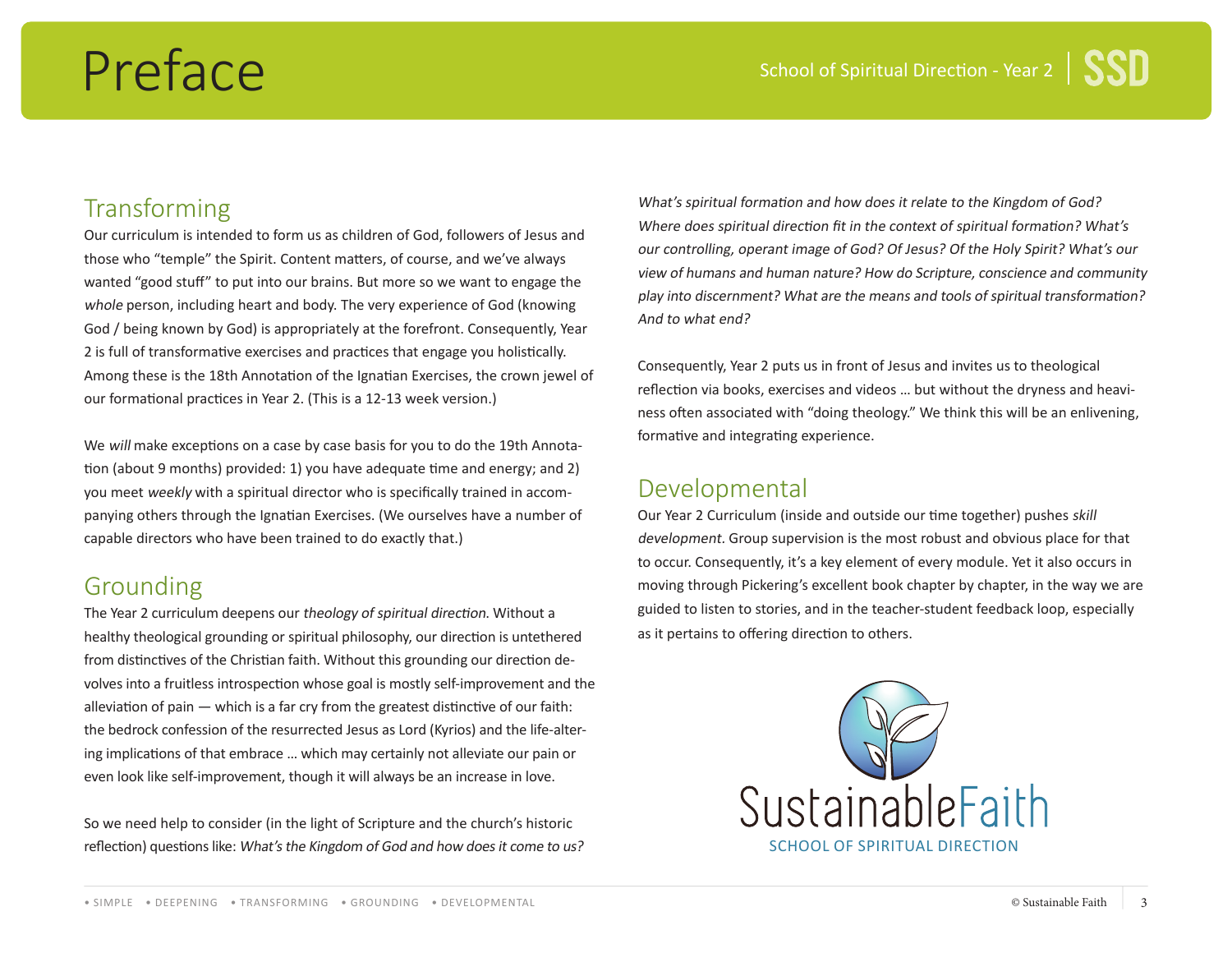Since Year 2 involves more field experience and includes the 18th Annotation, the reading material is kept to a useful minimum. Accompanying the books are reflective exercises to help you consider your understanding and experience of, say, the Kingdom of God, the Trinity, etc. We also consider the implications of each topic for the ministry of spiritual direction. Additionally, we have short videos available where various teachers share about the intersection of these important topics with spiritual direction.

The books for Year 2 are presented below module by module. Not included is Sue Pickering's excellent book, Spiritual Direction: A Practical Introduction, which is "trans-modular " and spans all five modules. Chapter 1 goes with Module 1, chapter 2 with Module 2, and so on.

## Module 1

**Renovated: God, Dallas Willard & the Church That Transforms**

– Jim Wilder

The ministry of spiritual direction is pastoral in nature and has its eye on forming directees. But pastoral, spiritually formative ministry is guided at a higher level by meta-questions, the principle of which is, "What's the nature and scope of this 'Kingdom of God' (so often on the lips of Jesus!) that's meant to show up in the directee's life? What exactly are we talking about?" But there are other big questions, like, "What is the human experience of 'salvation' and 'spiritual maturity'?" Building on Dallas Willard's theology of the Kingdom of God and spiritual formation, Jim Wilder integrates what we now know from the field of neuroscience to align our practices for spiritual transformation with how the human brain works.

## Module 2

**God's Many-Splendored Image: Theological Anthropology for Christian Formation**

– Nonna Verna Harrison

Nothing says it better than the title, and almost no one talks about it better than Harrison. We need a strong dose of the ancient and orthodox view of humans to correct the "depraved sinner" narrative that many Christians still carry. As an Eastern Orthodox Christian and patristics scholar, Harrison does just that. A slow and reflective reading of this book has the effect of overhauling the way we see ourselves, our directees, and people in general. Additionally, it expands our understanding of what human flourishing looks like.

## Module 3

#### **God's Voice Within: The Ignatian Way to Discover God's Will**

– Mark Thibodeaux.

As discernment (especially as practiced in the Ignatian way) is the central focus of Module 3, these two books are superb additions. Thibodeaux gives a classic exposition of the Ignatian model. It is our primary book this module.

### **The Way of Discernment: Spiritual Practices for Decision Making**

– Elizabeth Liebert

Liebert builds out these ideas, giving greater attention, for example, to traditionally neglected sources of discernment like the body, intuition and nature. We read the intro to Liebert's book ("An Invitation to Christian Discernment") and some handpicked chapters of Part 2.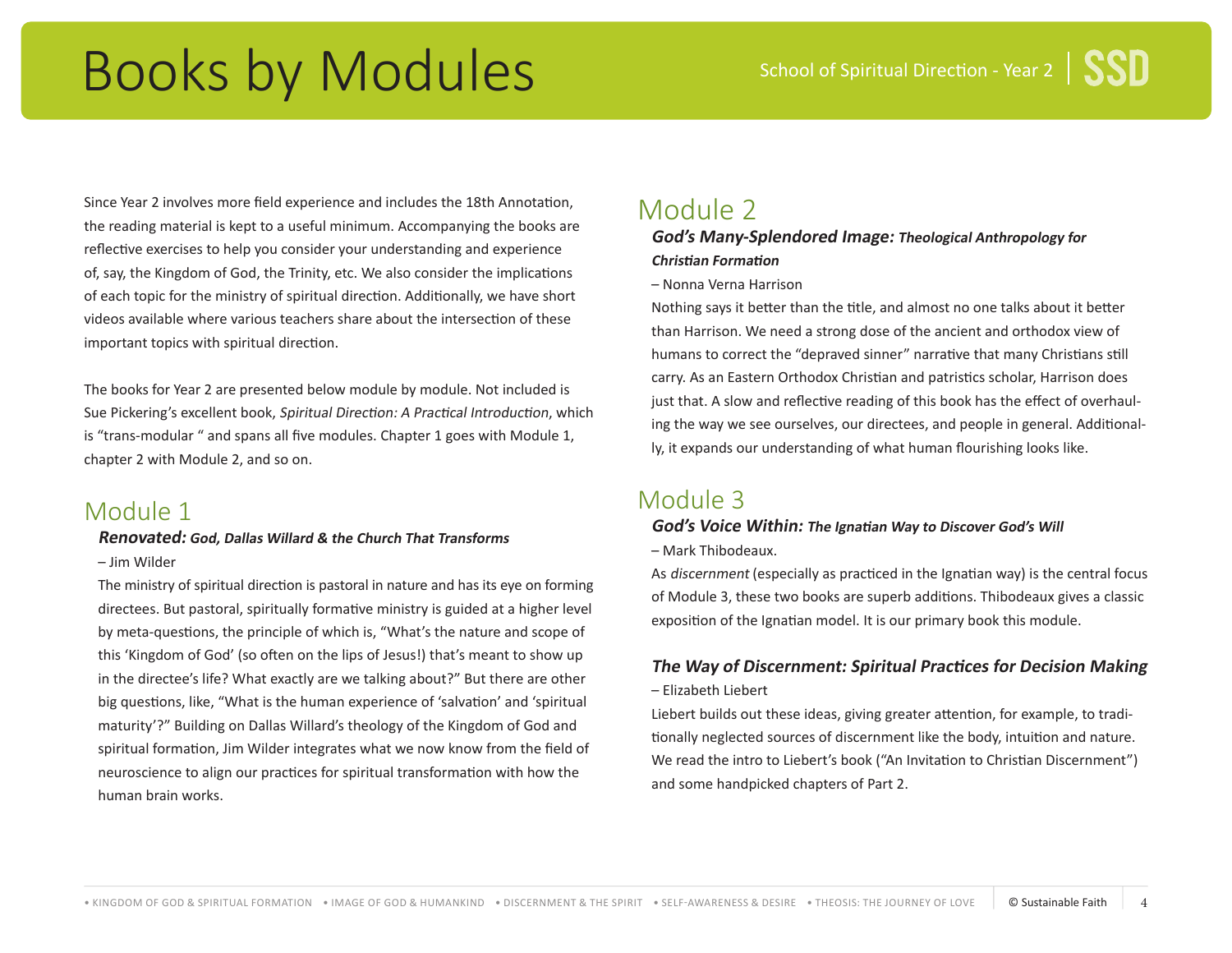## Books by Modules

## Module 4

### **You Are What You Love: The Spiritual Power of Habit**

#### – James K. A. Smith

Module 4, with it's accent on self-awareness, builds on Module 3's discernment theme. In offering direction, we recognize that a directee's willpower, sense of duty and espoused theology will carry her only so far before slowly evaporating and leaving her spiritually stagnant. James K. A. Smith makes a powerful case that above all else we're lovers, creatures of desire. Additionally he uncovers the power of implicit and explicit liturgies in directing and refining our loves. Smith's work grows our self-awareness by exposing our hidden liturgies and uncovering deeper desires.

## Module 5

### **The Critical Journey**

– Janet Hagberg & Robert Guelich (Revisited)

Module 5 is about the recognizing and working with directees in various stages of faith. The Critical Journey, already familiar to our students, is listed here in order to concentrate on stages 3, 4, 5 and "The Wall" (where most directees are located). Consequently, those particular chapters are the focus. We want to explore in greater detail what it looks like to accompany directees well in each of these stages.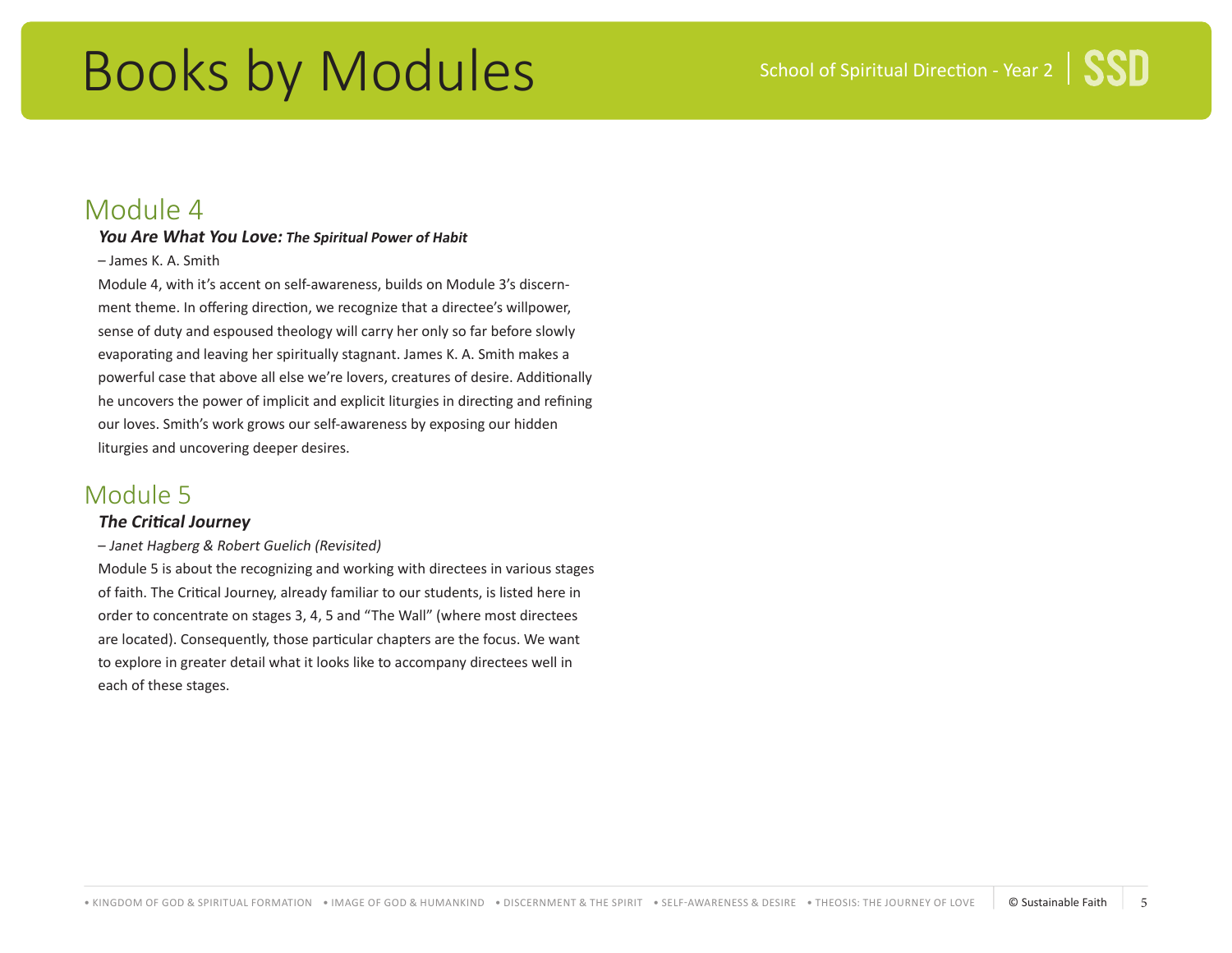# Student Agreements

### Student Agreements

Here's an overview of what you'll need to complete in order to receive a certificate. Box contains a checklist you can use to chart your progress.

## Receive Spiritual Direction

**(5 sessions minimum).** You meet monthly with your regular spiritual director during Year 2. This is suspended during the 18th Annotation when you meet regularly with a director to whom you and others in your cohort are assigned.

## Offer Spiritual Direction

**(10 sessions minimum).** The generally recognized U.S. standard for spiritual direction formation requires you to have 20 sessions under your belt over two years of training. This, however, is a minimum requirement. If you met the 10-session requirement of Year 1, you need 10 additional sessions for Year 2. With 2-3 directees per month in Year 2, our students typically exceed this.

## Receive Supervision

**(6 sessions minimum).** The goal is 10 supervised sessions over the course of Yrs 1-2. You likely had 3-4 supervision sessions in Year 1 (via debriefing of recordings and supervision during the last two modules). In Yr 2 you'll have 6-7 additional opportunities to be supervised. Most of these (4-5) happen in group supervision (Modules 1-5); the others happen in one-on-one meetings with the teacher (or supervisor) outside cohort time. You'll use the Contemplative Reflection Form + Dialogue Form to help you prepare for these sessions. (forms in Box)

## Complete the 18th Annotation

**(Standard Option)** You'll begin the 18 Annotation in either the Fall or the Spring. Your teacher will let you know your cohort's schedule. Your cohort will be divided into smaller subgroups and you'll be assigned an Ignatian director. The director will host a 1-hr weekly online meeting with your group. The monthly cost for meeting with the Ignatian director is comparable to that of a "normal" director (\$60-80 per month).

## Complete the 19th Annotation

**(Special Consideration)** You may feel very drawn to do the 19th annotation (9 months). In this case you would meet weekly, with your Ignatian director and start during the very first month. If this is something you want to pursue, first: 1) get a green light from your teacher, and 2) get a "yes" from your Ignatian director (who has discerned a spiritual readiness). Keep in mind that you can always do the 19th Annotation later. We just want to make sure you're spiritually ready, sufficiently motivated, have adequate margin, and can afford it. (The cost is \$143 per month.)

## Complete the Core Reading / Reflections

**(Six).** You agree to upload a 1-2 page reflection on each required book (As a repeat book, The Critical Journey is an exception.) The teacher / facilitator determines the schedule for submissions.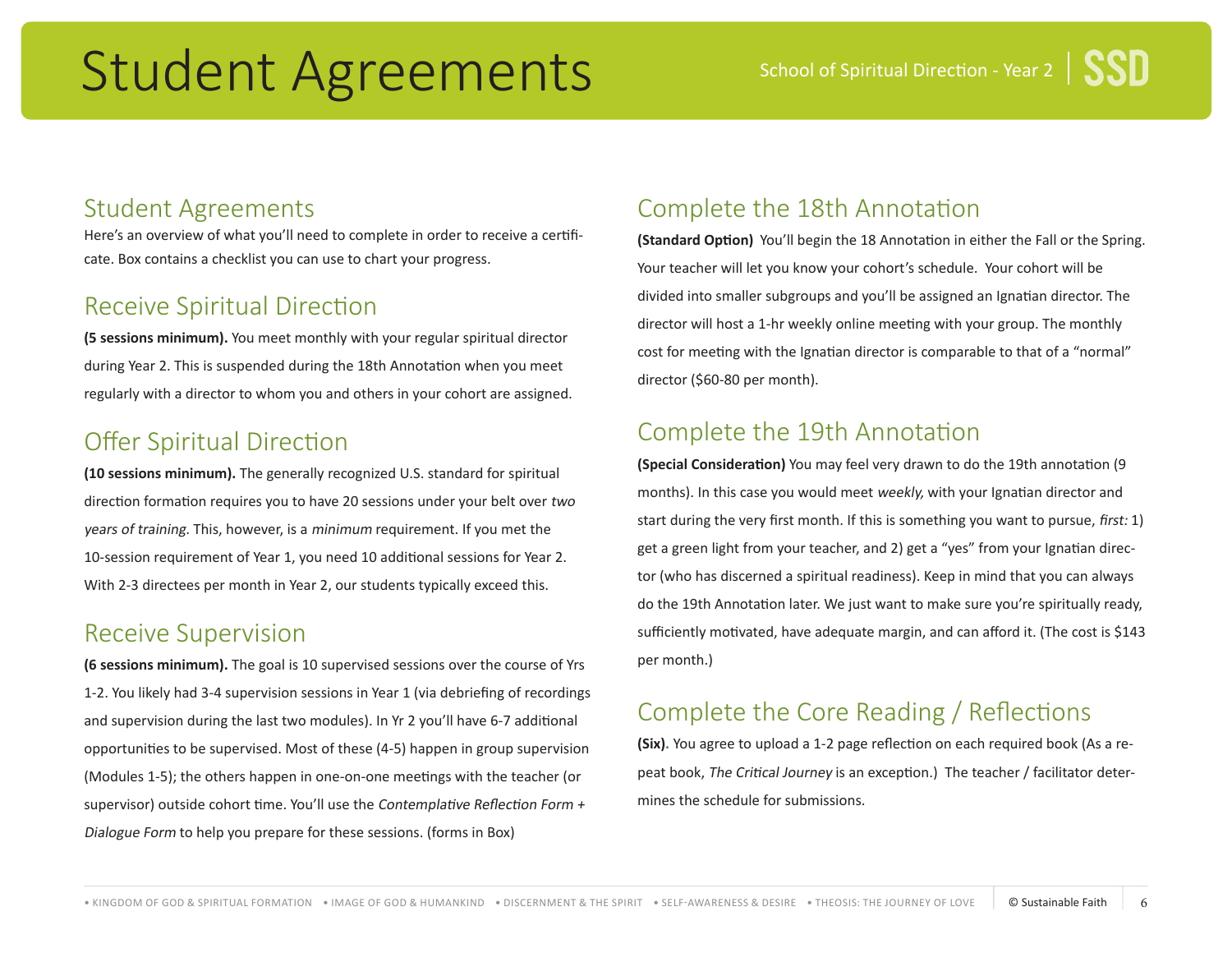# Student Agreements

## Complete Summary Reflections

**(Four).** As in Year 1, upload a 2-page maximum Summary Reflection prior to Modules 2-5. Reflect on your experience of receiving direction (or supervision), offering direction, and going through the Ignatian Exercises. Additionally you can comment on life circumstances and share questions that might be fodder for the upcoming Module intensive.

## Attend All Module Intensives

**(Five).** The face-to-face modules are critical. In the event of sickness or emergencies, form a plan with your teacher for making up missed work. You can do some through additional supervision and 1-on-1 time with another teacher in our organization. (There may be an extra cost for this, especially if you meet online with another one of our expert facilitators to cover material you've missed.)

## Timely Payment

If you didn't pay the full balance up front but chose instead to spread out your tuition payments, please stay on top of it. It's a matter of personal integrity to make timely (i.e., monthly) payments. Keep in mind that if you fail to pay for a month or more, then your teacher doesn't get paid. As we're sure you can appreciate, we want our teachers to teach, not be bill collectors. Thanks for your attention to this.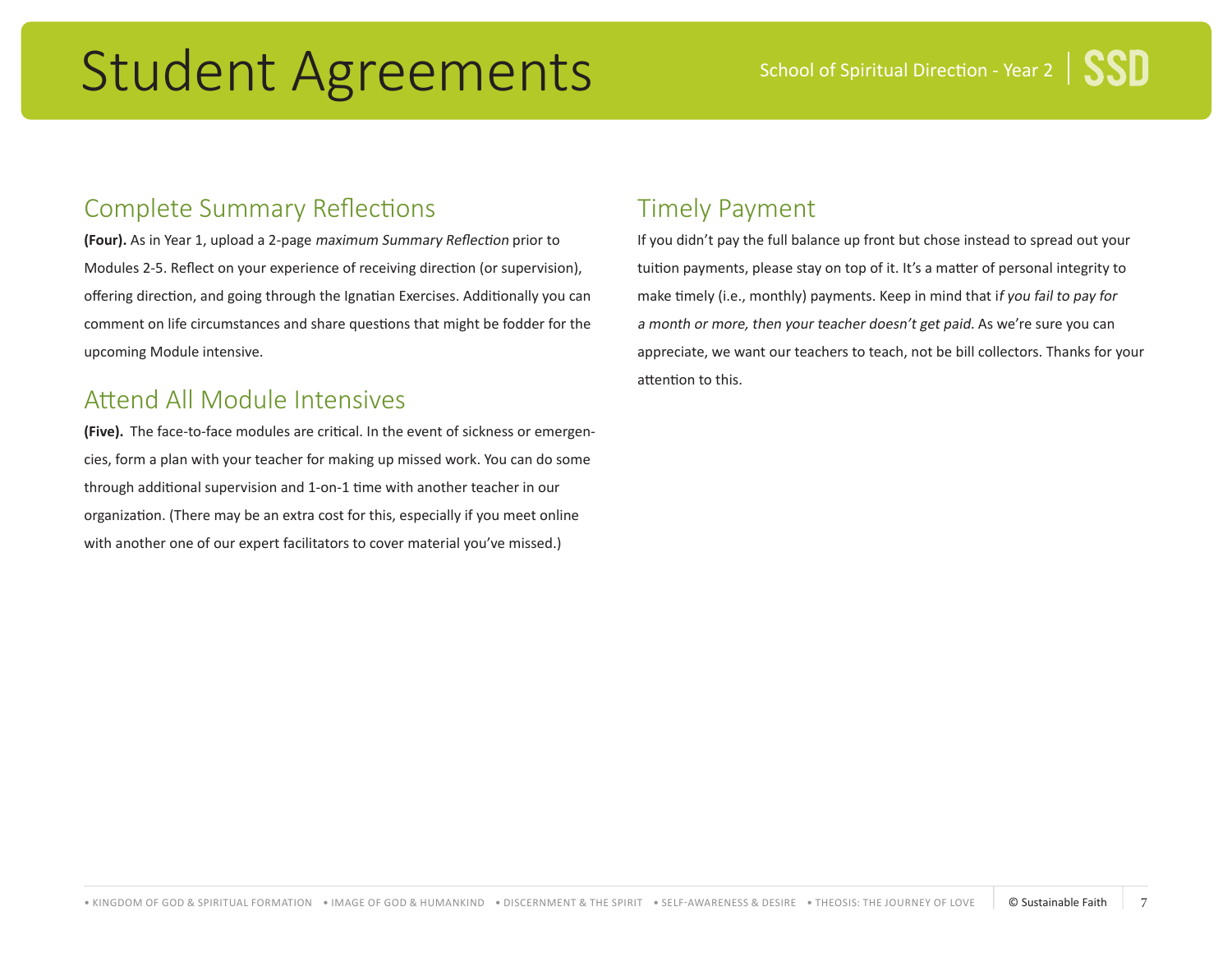## Year at a Glance

**MODULE 1 Kingdom of God & Formation**

**Theological Focus** The kingdom of God, spiritual formation and spiritual direction

**Formational Focus:** Experiencing the Triune God; adopting a 3-month spiritual practice

**Skill Development:** Listening to stories, developing selective attention

**Practices / Exercises:** Group supervision; others TBD

**Reading Debrief:** Renovated, Wilder

**Video Clip:**  The Kingdom of God and Spiritual Direction (Sharon Wada)

**Sue Pickering:** Chapter 1: "What is Spiritual Direction?"

**Going Deeper:**  Surprised by Hope, Wright

**Resource:**  Spiritual Disciplines Handbook, Calhoun

**MODULE 2 Image of God & Humankind**

**Theological Focus** The image of God & humankind; human flourishing

**Formational Focus:** Explore espoused vs. operant images of God; God's hidden, manifest glory in ourselves and others

**Skill Development:** Stories, applying selective attention

**Practices / Exercises:**  Image of God, Image of Humankind, Visio Divina, Group supervision

**Reading Debrief:** God's Many Splendored Image, Harrison

**Video Clip:**  The Image of God (Kris Miller)

**Sue Pickering:** Chapter 2: "Listening to God

**Going Deeper:**  Healing Our Shame, Au & Cannon

**Resource:**  A Guide to Christian Spiritual Formation, Howard

**MODULE 3 Discernment & The Spirit**

**Theological Focus** Biblical discernment

**Formational Focus:** 18th Annotation of Ignatian Exer.

**Skill Development:** Learning various modes of discernment; applying in direction

**Practices / Exercises:**  Group supervision; others TBD

**Reading Debrief:** The Voice Within, Thibodeaux The Way of Discernment, Liebert

**Video Clip:**  Discernment (Kris Miller)

**Sue Pickering:** Chapter 3: "Responding to God"

**Going Deeper:**  Weeds Among the Wheat, Thomas Green

**Resource:**  The Discernment of Spirits, Timothy Gallagher

**MODULE 4 Self-Awareness & Desire**

**Theological Focus** Knowing Self, Knowing God

**Formational Focus:** 18th Annotation of Ignatian Exer.

**Skill Development:** Probing for desire, liturgical awareness, using Enneagram in direction

**Practices / Exercises:**  Group supervision; others TBD

**Reading Debrief:** You Are What You Love, Smith

**Video Clip:**  Instinctual Variants / Harmony Triads (David Nixon)

**Sue Pickering:** Chapter 4: "Listening and Responding to Ourselves"

**Going Deeper:**  The Enneagram: A Christian Perspective, Richard Rohr

**Resource:**  The Wisdom of the Enneagram, Riso & Hudson

**MODULE 5 Theosis: The Journey of Love**

**Theological Focus** Theosis

**Formational Focus:** 18th Annotation of Ignatian Exer.

**Skill Development:** Refining the practice of direction in various faith stages

**Practices / Exercises:**  Group supervision; others TBD

**Reading Debrief:** The Critical Journey, Hagberg & Guelich

**Video Clip:**  Theosis: Our Present and Future Glory (Kris Miller)

**Sue Pickering:** Chapter 5: "Listening and Responding to Others"

**Going Deeper:**  Til We Have Faces, C. S. Lewis, City of God / Confessions, St. Augustine

**Resource:**  Streams of Living Water, Foster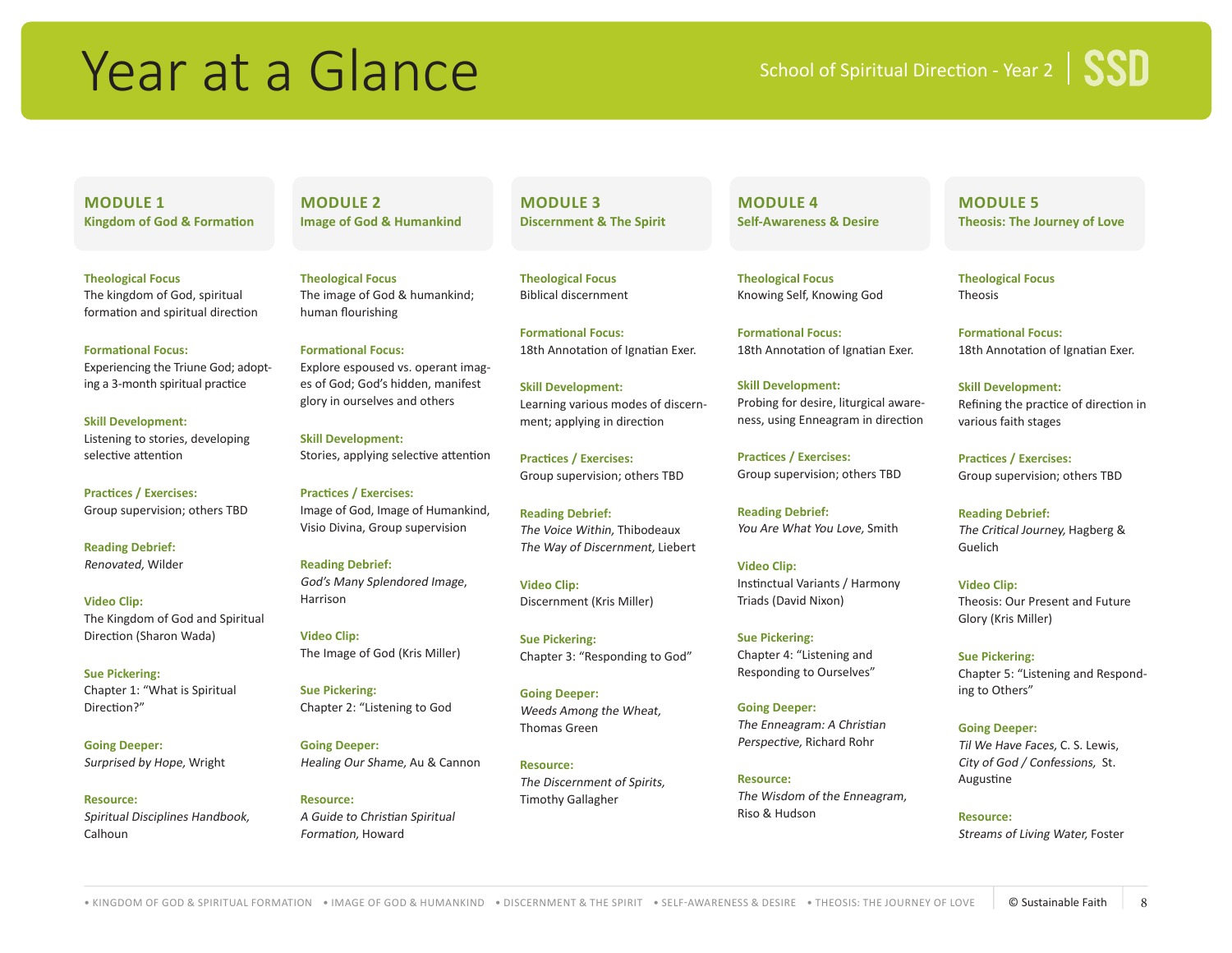# Modules: A Forward

### Structure & Flow

The basic structure and flow of each module is easy to grasp and follow, regardless of the content. This "sameness" to each module will help you get in the groove quicker and know what to expect. It will, in short time, become like a liturgy you've learned. In a summary glance, it looks like this:

- we begin each day with a practice or exercise
- mornings are largely devoted to skill development / lab work in the larger group
- we begin each afternoon with a very brief centering practice
- afternoons are largely devoted to group supervision in triads & quads
- the theology piece is in the afternoon of Day 1, right before supervision work
- we close Day 1 with Pickering
- we close Day 2 with prep for next module

## Meta-Objectives

Each module, of course, has its own objectives, but there are three meta-objectives that are part of every module and, consequently, won't be listed under each module.

- acquire a theological foundation for the ministry of spiritual direction
- deepen our own spiritual formation via contemplative practices & the 18th Annotation
- grow in skills needed for spiritual direction (through group supervision, triads, feedback on field experience, Pickering's book and other work done in moules)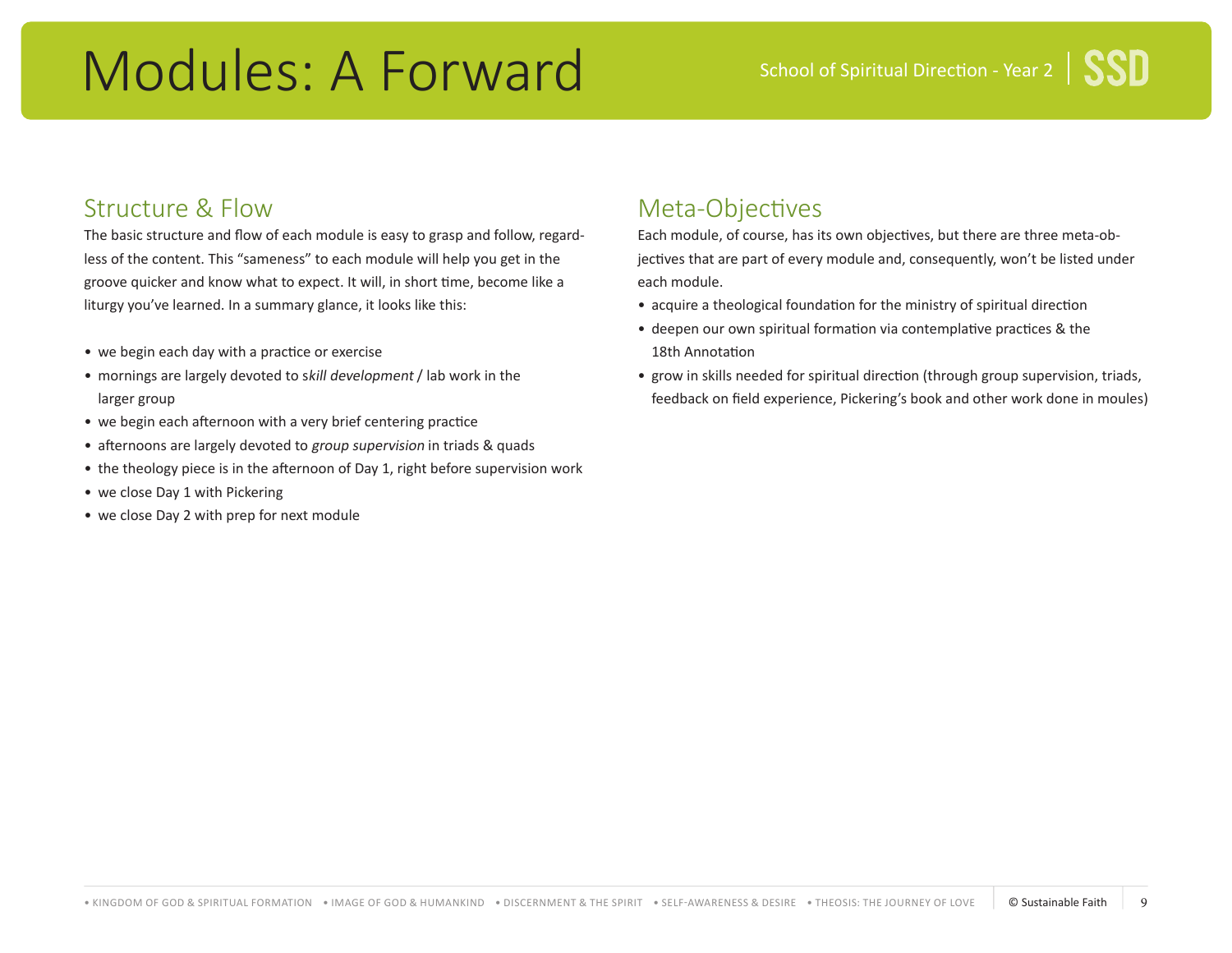# Module 1 Overview

## Module 1

## **Kingdom of God & Spiritual Formation**

#### **Theological Focus:**

The kingdom of God, spiritual formation and spiritual direction

#### **Formational Focus:**

Experiencing the Triune God; adopting a 3-month spiritual practice

#### **Skill Development:**

Listening to stories, developing selective attention

#### **Practices / Exercises:**

Group supervision; others TBD

#### **Reading Debrief:**

Renovated, Wilder

#### **Video Clip:**

The Kingdom of God and Spiritual Direction (Sharon Wada)

**Sue Pickering:** Chapter 1: "What is Spiritual Direction?"

**Going Deeper:**  Surprised by Hope, Wright

#### **Resource:**

Spiritual Disciplines Handbook, Calhoun

### Objectives:

- define the kingdom of God
- define spiritual formation; place spiritual formation in the context of the kingdom
- define spiritual direction; place spiritual direction in the context of spiritual formation
- grow in understanding / experience of Trinity
- isolate and develop listening skills
- acquire a model and experience of group supervision

In this module we return to telling our stories after having been apart for several months. Just as a tennis player improves his game by isolating and focusing on an element of it (e.g., the serve, the volley, the backhand, approaching the net, etc), so we isolate and focus on ways of listening, paying attention to things like divine initiative, good human response, body language, cadence of conversation, headheart-gut focus, own internal movements, etc.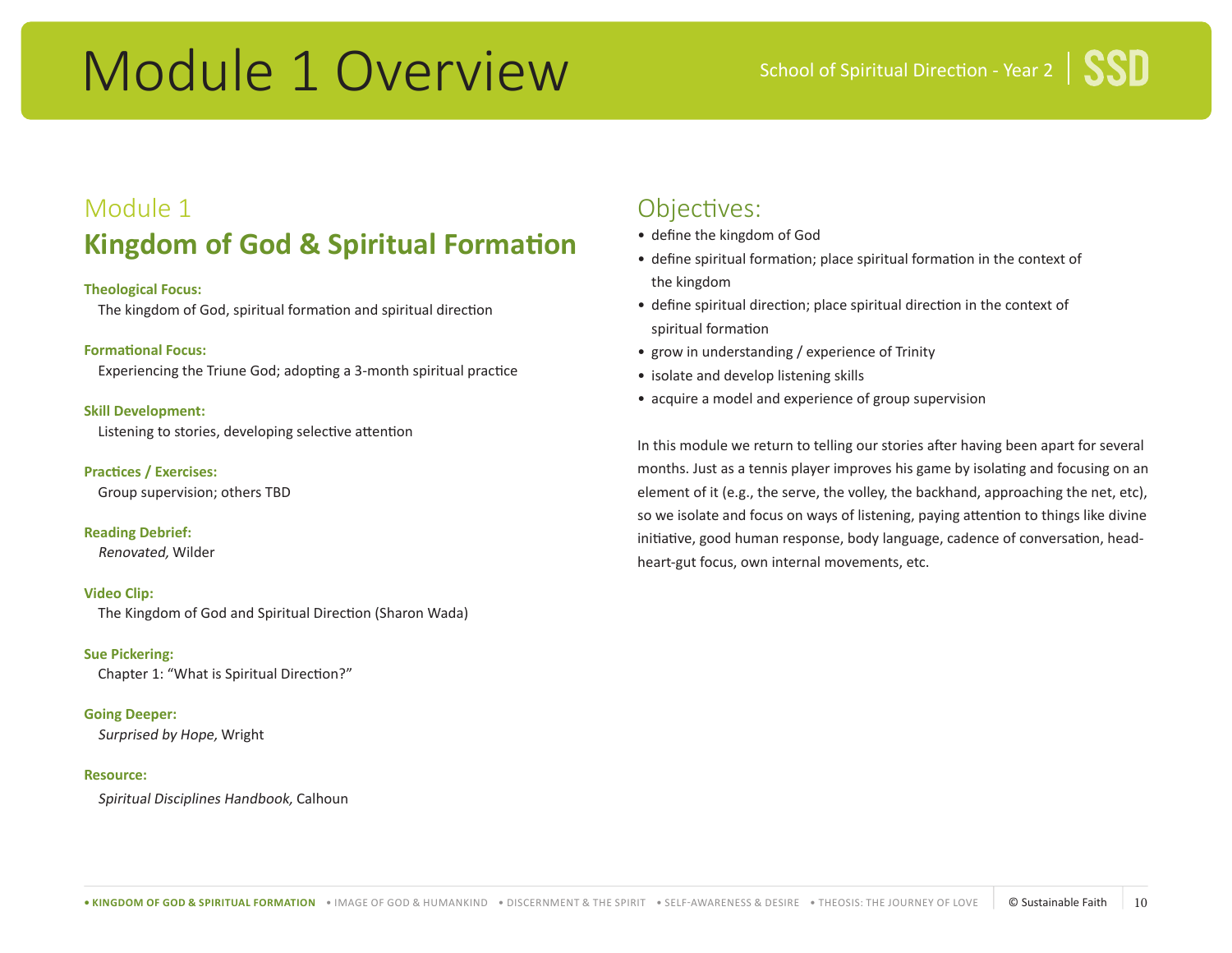# Module 2 Overview

## Module 2 **Image of God & Humankind**

#### **Theological Focus:**

The image of God & humankind; human flourishing

#### **Formational Focus:**

Explore espoused vs. operant images of God; explore God's hidden and manifest glory in ourselves and others

#### **Skill Development:**

Listen to stories, applying selective attention

#### **Practices / Exercises:**

Image of God exercise, Image of Humankind exercise
Visio Divina, Group Supervision

#### **Reading Debrief:**

God's Many Splendored Image, Harrison

#### **Video Clip:**

The Image of God (Kris Miller)

#### **Sue Pickering:**

Chapter 2: "Listening to God"

#### **Going Deeper:**

God's Unconditional Love: Healing Our Shame, Au & Cannon

#### **Resource:**

A Guide to Christian Spiritual Formation, Howard

## Objectives:

- consider our own images of God
- contrast the ancient orthodox understanding of humankind with our own
- note differences between orthodox view and more contemporary ones
- examine our own experience / internalization of Harrison's "domains of flourishing"
- isolate and develop listening skills
- acquire more experience in group supervision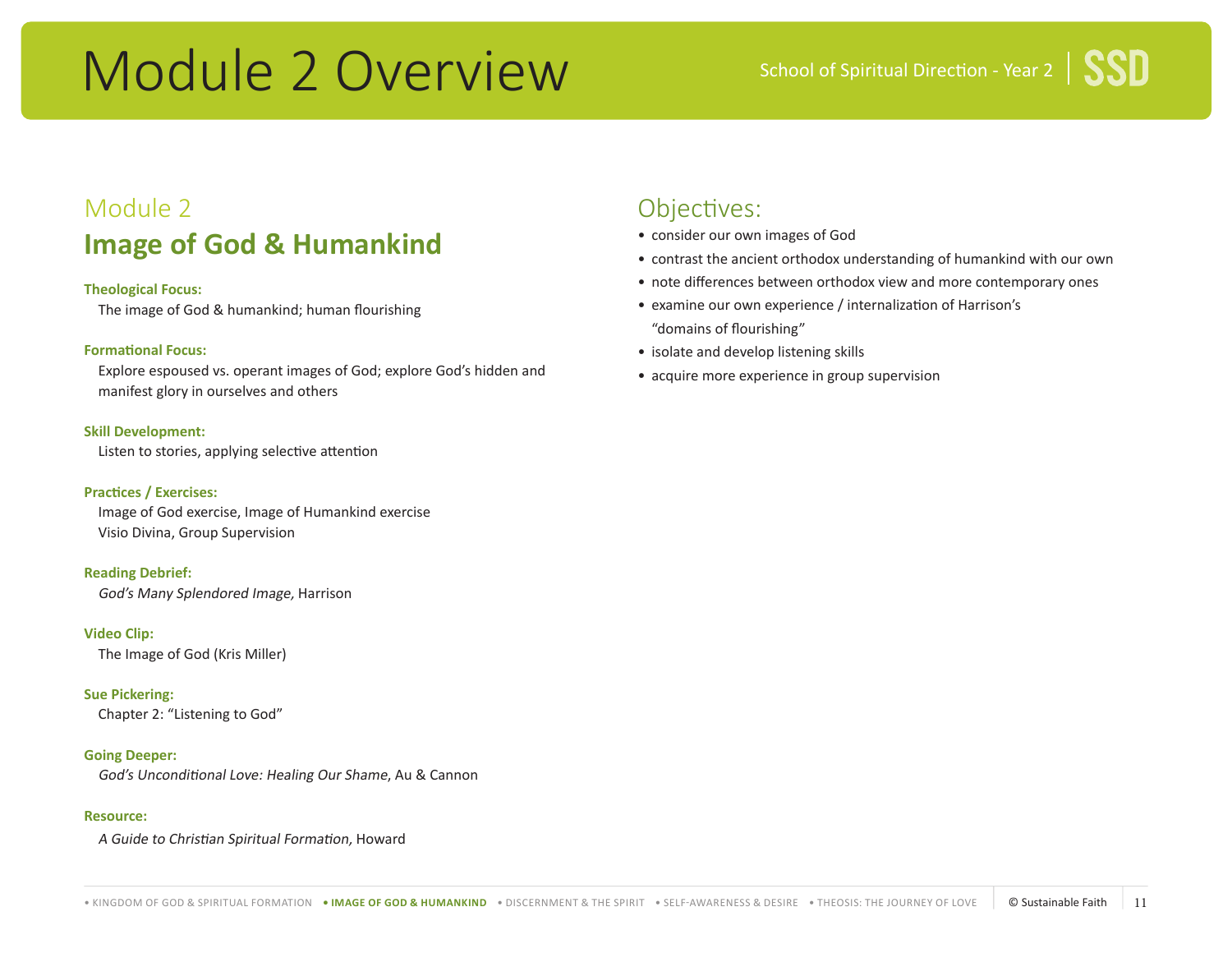## Module 3 Overview

## Module 3 **Discernment & The Spirit**

### **Theological Focus:**

Biblical discernment

#### **Formational Focus:**

18th Annotation of Ignatian Exercises

#### **Skill Development:**

Learning various modes of discernment; applying in direction

#### **Practices / Exercises:**

Group supervision; others TBD

#### **Reading Debrief:**

The Voice Within, Thibodeaux The Way of Discernment, Liebert

#### **Video Clip:**

Discernment (Kris Miller)

**Sue Pickering:** Chapter 3: "Responding to God"

#### **Going Deeper:**

Weeds Among the Wheat, Thomas Green

#### **Resource:**

The Discernment of Spirits, Timothy Gallagher

### Objectives:

- review Christian tradition of discernment; see examples in biblical text
- learn the Ignatian rules of discernment
- become more sensitive to the ways in which the Holy Spirit moves, guides, prompts
- identify areas of over-attention / under-attention to particular modes of discernment
- isolate and practice a single way of discerning
- learn background, purpose and structure of Ignatian Exercises
- prepare mind, heart, body for the Ignatian Exercises
- gain experience in using discernment process with directees

In this module we go deeper into Ignatian spirituality by learning the "Rules of Discernment" and laying the final foundation for beginning the 18th Annotation (if your cohort did not engage with the Exercises in the Fall). We also practice how to apply discernment in working with directees.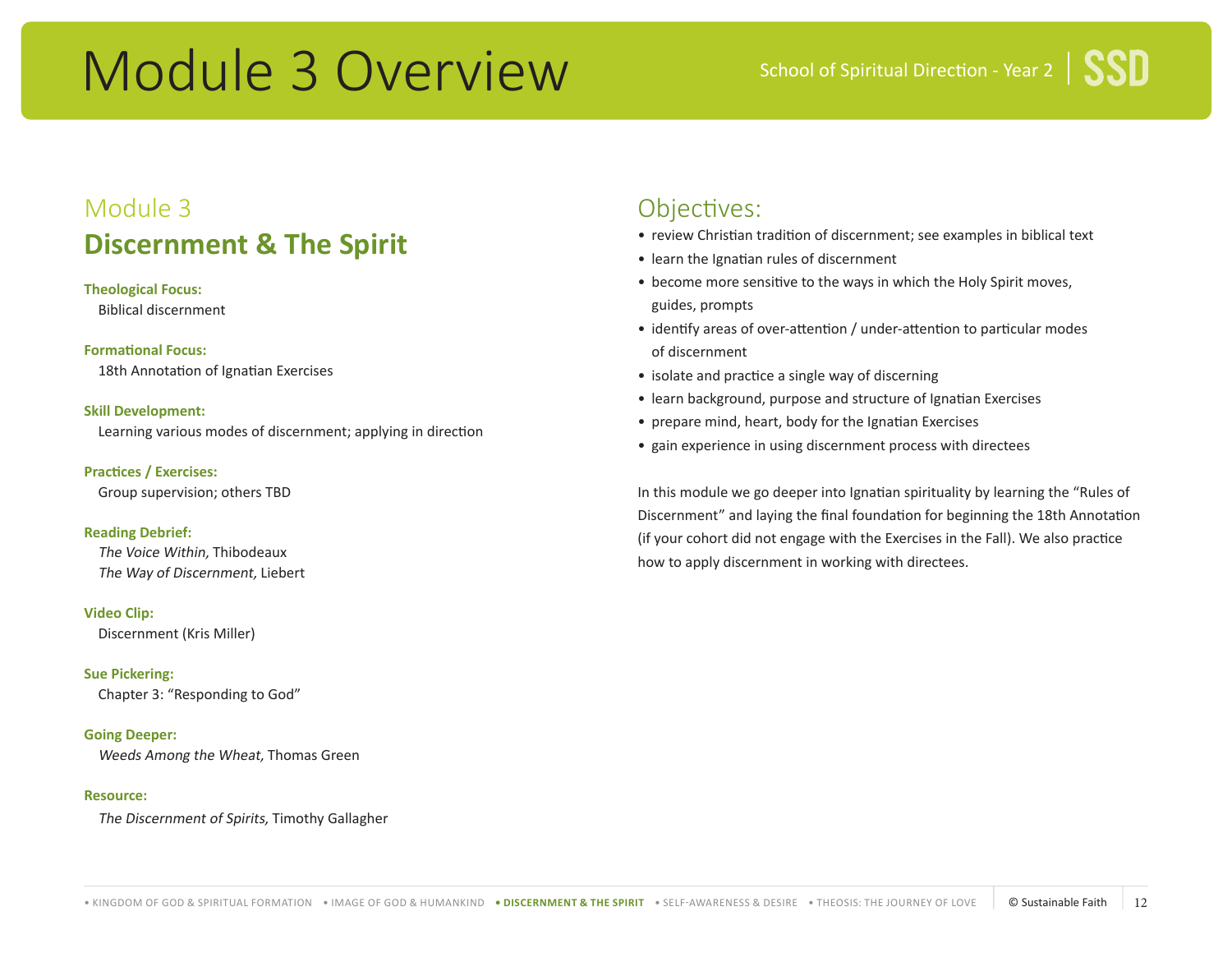# Module 4 Overview

## Module 4 **Self-Awareness & Desire**

#### **Theological Focus:**

Knowing Self, Knowing God

#### **Formational Focus:**

18th Annotation of Ignatian Exercises

#### **Skill Development:**

Probing for desire, liturgical awareness, using the Enneagram in direction

#### **Practices / Exercises:**

Group supervision; others TBD

#### **Reading Debrief:**

You Are What You Love, Smith

#### **Video Clip:**

Instinctual Variants / Harmony Triads (David Nixon)

#### **Sue Pickering:**

Chapter 4: "Listening and Responding to Ourselves"

#### **Going Deeper:**

The Enneagram: A Christian Perspective, Richard Rohr

#### **Resource:**

The Wisdom of The Enneagram, Riso & Hudson

### Objectives:

- harvest fruit of 18th Annotation
- gain deeper appreciation for the role of desire in formation
- examine implicit liturgies
- choose a new and (very) simple personal or communal liturgy
- learn Instinctual Variants / Subtypes
- examine dominant and neglected Instinctual Variants
- learn Harmony Triads
- examine dominant and neglected "intelligence centers"
- learn to contour direction to specific Enneatypes

In Module 4, we focus on self-awareness through attention to 1) the role of desire; 2) liturgies; and 3) nuances of the Enneagram. Additionally, we explore how to apply these in spiritual direction.